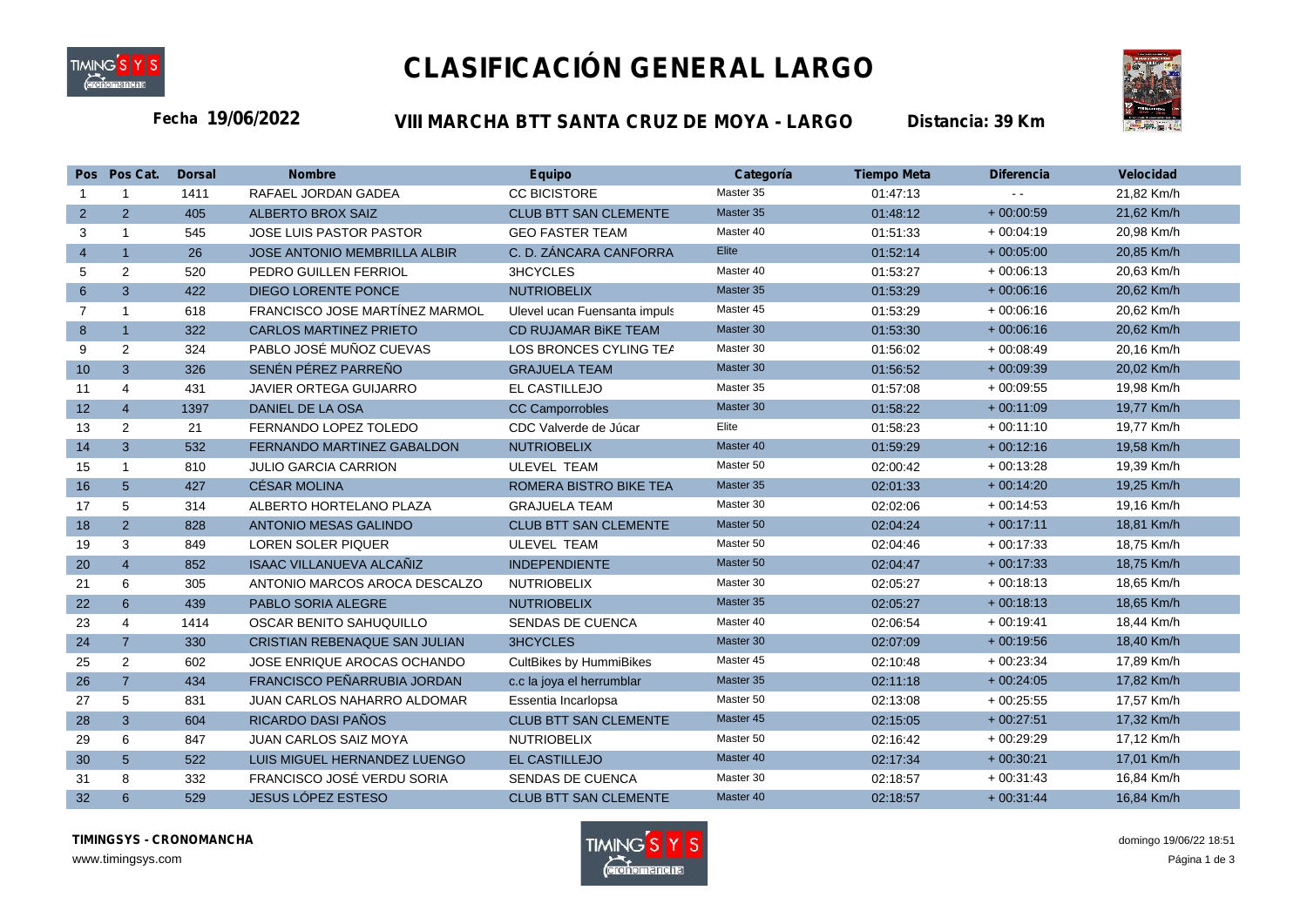

## **CLASIFICACIÓN GENERAL LARGO**



**19/06/2022 VIII MARCHA BTT SANTA CRUZ DE MOYA - LARGO Fecha** *Distancia: 39 Km*

|    | Pos Pos Cat.   | <b>Dorsal</b> | <b>Nombre</b>                           | <b>Equipo</b>                | Categoria            | Tiempo Meta                 | <b>Diferencia</b> | <b>Velocidad</b> |
|----|----------------|---------------|-----------------------------------------|------------------------------|----------------------|-----------------------------|-------------------|------------------|
| 33 | $\overline{7}$ | 528           | JOSE VICENTE LOPEZ                      | <b>NUTRIOBELIX</b>           | Master 40            | 02:19:00                    | $+00:31:47$       | 16,83 Km/h       |
| 34 | 8              | 410           | RICARDO CARRASCOSA MUÑOZ                | PEÑA CICLISTA ARGUISUEI      | Master 35            | 02:22:04                    | $+00:34:51$       | 16,47 Km/h       |
| 35 | 9              | 315           | JULIAN JIMÉNEZ CASTELLANOS              | C. D. ZÁNCARA CANFORRA       | Master 30            | 02:23:49                    | $+00:36:35$       | 16,27 Km/h       |
| 36 | $\overline{7}$ | 804           | <b>FERNANDO DOMINGO</b>                 | <b>NUTRIOBELIX</b>           | Master 50            | 02:24:08                    | $+00:36:55$       | 16,23 Km/h       |
| 37 | 3              | 1387          | SANTI FERNÁNDEZ LATORRE                 | <b>CACTUS FACTORY TEAM</b>   | Elite                | 02:24:41                    | $+00:37:27$       | 16,17 Km/h       |
| 38 | $\overline{1}$ | 1408          | <b>JULIO ENRIQUE LIBROS RAMOS</b>       | <b>Club Ciclista Utiel</b>   | Master 60            | 02:26:25                    | $+00:39:12$       | 15,98 Km/h       |
| 39 | 4              | 1407          | <b>ROMAN CAPILLA PRIMA</b>              | Velozista                    | Master 45            | 02:27:02                    | $+00:39:49$       | 15,91 Km/h       |
| 40 | 8              | 837           | <b>FRANCISCO OLMEDA</b>                 | <b>NUTRIOBELIX</b>           | Master 50            | 02:27:50                    | $+00:40:36$       | 15,83 Km/h       |
| 41 | 9              | 413           | PEDRO COLLADO ALBIAR                    | <b>NUTRIOBELIX</b>           | Master 35            | 02:28:14                    | $+00:41:00$       | 15,79 Km/h       |
| 42 | 5              | 628           | <b>FRANCISCO JAVIER RAMIREZ ESCUDER</b> | CLUB CICLISTA AJO Y AGU      | Master 45            | 02:31:03                    | $+00:43:50$       | 15,49 Km/h       |
| 43 | 6              | 1412          | PEDRO DE LEANDRO CANO                   | BTT SANTA CRUZ DE MOYA       | Master 45            | 02:32:11                    | $+00:44:57$       | 15,38 Km/h       |
| 44 | 8              | 510           | FERNANDO BERGA LÓPEZ-MALO               | <b>3HCYCLES</b>              | Master 40            | 02:32:31                    | $+00:45:17$       | 15,34 Km/h       |
| 45 | 9              | 513           | LUÍS MARTÍN CABAÑERO SERNA              | PEÑA CICLISTA ARGUISUEI      | Master 40            | 02:32:54                    | $+00:45:41$       | 15,30 Km/h       |
| 46 | $\overline{2}$ | 703           | BENITO FERNANDO GARCIA CANTERO          | <b>3HCYCLES</b>              | Master <sub>60</sub> | 02:38:37                    | $+00:51:23$       | 14,75 Km/h       |
| 47 | 9              | 827           | PEDRO JOSE MENA SAEZ                    | EL CASTILLEJO                | Master 50            | 02:40:33                    | $+00:53:20$       | 14,57 Km/h       |
| 48 | 10             | 1406          | SANTIAGO ALVAREZ GONZALEZ               | Runnbiker                    | Master 40            | 02:46:43                    | $+00:59:29$       | 14,04 Km/h       |
| 49 | 3              | 713           | ANTONIO TRIGUERO PALOMARES              | QUESOS LA ERMITA CICLIS      | Master 60            | 02:50:08                    | $+01:02:55$       | 13,75 Km/h       |
| 50 | 11             | 534           | CHRISTIAN MENA DEL POZO                 | <b>3HCYCLES</b>              | Master 40            | 02:51:39                    | $+01:04:26$       | 13,63 Km/h       |
| 51 | 10             | 442           | JORGE ZARCO MILLÁN                      | C. D. ZÁNCARA CANFORRA       | Master 35            | 02:59:58                    | $+01:12:45$       | 13,00 Km/h       |
| 52 | 10             | 1398          | VALENTÍN BAEZA SÁNCHEZ                  | <b>INDEPENDIENTE</b>         | Master 30            | 03:02:32                    | $+01:15:19$       | 12,82 Km/h       |
| 53 | $\mathbf{1}$   | 102           | MARIA CARMEN MARTINEZ GOMEZ             | <b>NUTRIOBELIX</b>           | Femenina Elite       | 03:04:55                    | $+01:17:42$       | 12,65 Km/h       |
| 54 | 12             | 1402          | DAVID MARES AUÑÓN                       | <b>CC PROMESAS ALFAFAR</b>   | Master 40            | 03:10:27                    | $+01:23:14$       | 12,29 Km/h       |
| 55 | $\mathbf{1}$   | 1409          | SHEILA GOICOECHEA TARAZÓN               | <b>CC PROMESAS ALFAFAR</b>   | Master Femenina      | 03:10:28                    | $+01:23:14$       | 12,29 Km/h       |
| 56 | 10             | 826           | <b>EDUAR MEJIA QUINTERO</b>             | <b>CLUB BTT SAN CLEMENTE</b> | Master 50            | 03:16:14                    | $+01:29:00$       | 11,92 Km/h       |
| 57 | 2              | 901           | CRISTINA BELMAR MORENO                  | <b>NUTRIOBELIX</b>           | Master Femenina      | 03:16:14                    | $+01:29:01$       | 11,92 Km/h       |
| 58 | 13             | 1403          | ANTONIO HERNÁNDEZ RUIZ                  | Club Alpino El Rincón        | Master 40            | 03:16:53                    | $+01:29:39$       | 11,89 Km/h       |
| 59 | 14             | 1405          | <b>SAUL RIVERA RUIZ</b>                 | Gallinas guineanas btt       | Master 40            | 03:16:53                    | $+01:29:40$       | 11,88 Km/h       |
| 60 | 11             | 1400          | PEDRO ANTÓN AGUILAR                     | <b>INDEPENDIENTE</b>         | Master 35            | 03:16:54                    | $+01:29:41$       | 11,88 Km/h       |
| 61 | 11             | 833           | <b>JAVIER NAVARRO NAVARRO</b>           | club ciclista motilla        | Master 50            | 03:20:16                    | $+01:33:03$       | 11,68 Km/h       |
| 62 | 15             | 556           | <b>GHEORGHE BADIU</b>                   | Non stop team                | Master 40            | 03:21:21                    | $+01:34:07$       | 11,62 Km/h       |
| 63 | 11             | 1399          | DAVID ESCOBAR CABALLERO                 | <b>INDEPENDIENTE</b>         | Master 30            | 03:35:06                    | $+01:47:53$       | 10,88 Km/h       |
|    |                | 313           | JAVIER FERNÁNDEZ NÚÑEZ                  | <b>BTT JARA BIKERS</b>       | Master 30            | $\mathcal{L}_{\mathcal{A}}$ |                   |                  |